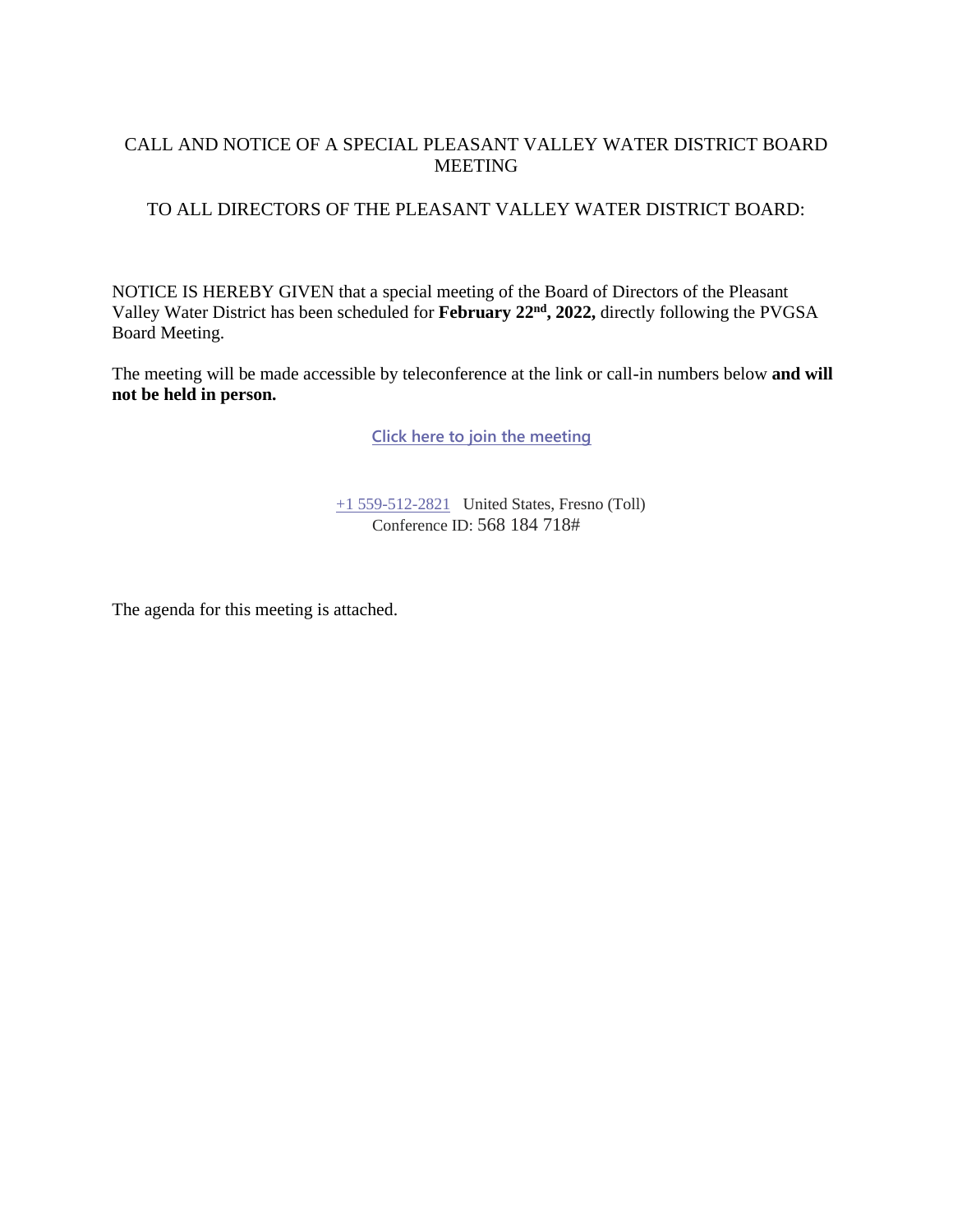

#### AGENDA

### SPECIAL MEETING OF THE BOARD OF DIRECTORS PLEASANT VALLEY WATER DISTRICT

## **And made accessible by teleconference at the link or call-in numbers: [Click here to join the meeting](https://teams.microsoft.com/l/meetup-join/19%3ameeting_YjQ1Y2QxOWMtYWNiMi00NWUzLTliYmEtYTRjMDVlMDQyNTRk%40thread.v2/0?context=%7b%22Tid%22%3a%22a6cf659f-2360-4ff9-9e8d-045f48434ada%22%2c%22Oid%22%3a%22d7c07c21-aea1-4965-a48d-46a35d2818b4%22%7d)**

[+1 559-512-2821](tel:+15595122821,,85232084# ) United States, Fresno (Toll) Conference ID: 568 184 718#

## **February 22nd , 2022, directly following the PVGSA Board Meeting.**

## **CALL TO ORDER-PVWD MEETING.**

ROLL CALL. A roll call will be executed to identify a quorum of the PVWD Board of Directors.

PUBLIC COMMENT. The Board of Directors welcomes participation in Board meetings by the public. The public may address matters under the jurisdiction of the Board that have not been included in the agenda. However, California Law prohibits the Board from taking action on any matter that is not on the posted agenda unless the Board of Directors determines that it is an emergency or one of the other situations specified in Government Code section 54954.2. The Chairman may limit the total amount of time allocated for public testimony on particular issues for each individual speaker. Public Comment is available to anyone on the teleconference or by emailing comments to kdurham@ppeng.com. The comments will be read into the teleconference if received by email.

POTENTIAL CONFLICTS OF INTEREST. Any Board member who has a potential conflict of interest may now identify the item and recuse himself or herself from discussing and voting on the matter. (FPPC § 87105.)

#### 1. CORRESPONDENCE.

- 2. CONSENT CALENDAR. The Board will review, discuss, and vote to approve on the following maters.
	- A. Approval of Minutes. Minutes from the December 14<sup>th</sup> Board Meeting

## 3. CONSENT CALENDAR (continued)

- B. Financial Matters.
	- a. Ratify paid bills from December  $15<sup>th</sup>$ , 2021, through February  $16<sup>th</sup>$ , 2022. This mater was reviewed and previously approved at the February 16<sup>th</sup>, 2022, Finance and Administration Committee meeting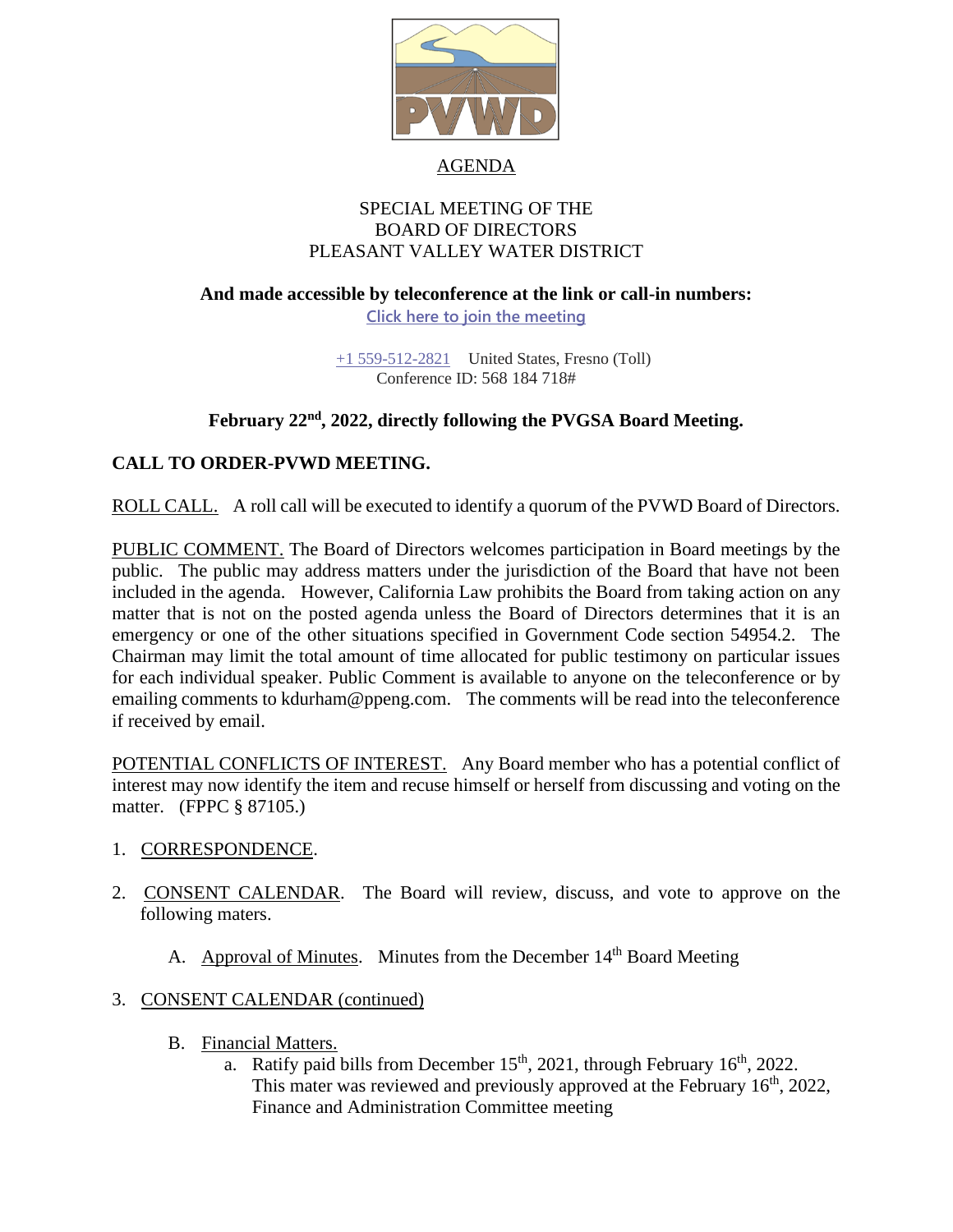

b. Review and approve the July  $1<sup>st</sup>$  through December 31 $<sup>st</sup>$ , 2021, Budget to</sup> Actual and December 31<sup>st</sup>, 2021, Balance Sheet reports. This mater was reviewed and previously approved at the February  $16<sup>th</sup>$ , 2022, Finance and Administration Committee meeting

3. COMMITTEE UPDATES. The Committees (Finance & Administrative and Water Policy) may provide a report and/or a recommendation to the Board on the following matters or matters discussed at Committee meetings, and the Board may take action to approve any recommendations made in connection with such matters.

- A. Finance and Administrative Committee
	- a. QuickBooks and related server have been implemented
	- b. PDF file storage has been implemented
- B. Water Policy Committee
	- a. Sounding equipment update

4. OUTSIDE COUNSIL'S REPORT The Agency's outside Council will report to the Board on the following matters and the Board may take action to approve any recommendations made in connection with such matters:

A. Transportation Agreement – Status update – David Kahn

5. ENGINEER'S REPORT. The Agency's consulting engineer will provide a report on the following matters and the Board may take action to approve any recommendations made in connection with such matters:

A. North Pipeline update if applicable

6. HYDROGEOLOGIST'S REPORT. The Agency's consulting engineer or Hydrogeologist will provide a report on the following matters and the Board may take action to approve any recommendations made in connection with such matters:

A. Update from KDSA if applicable

7. DIRECTOR COMMENTS. The Board may discuss other items as permitted by the California Government Code.

# **ADJOURN AS THE PVWD BOARD MEETING.**

*Members of the public may directly address the Board of Directors on any item of interest to the public within the Board's subject matter jurisdiction before or during the Board's consideration of the item.*

*Written materials related to an agenda item to be considered in open session that are public records will be made available for public inspection upon request.*

*A person with a qualifying disability under the Americans with Disabilities Act of 1990 may request the District provide a disability-related modification or accommodation in order to*